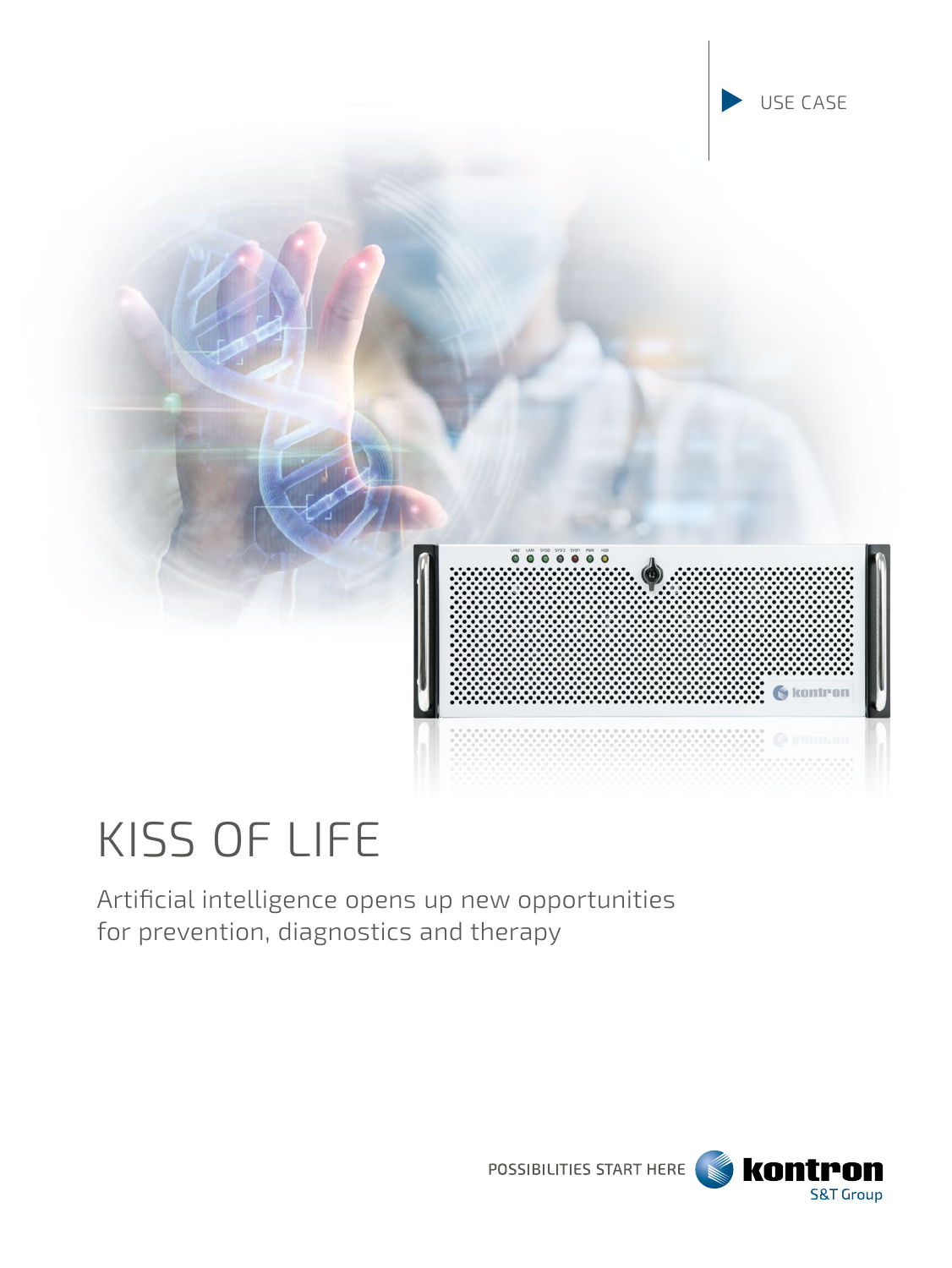# HEALTHCARE IN TRANSITION *// 3* NEW OPPORTUNITIES FOR PREVENTION, *// 4*  DIAGNOSTICS AND THERAPY HIGH REQUIREMENTS FOR MEDICAL SYSTEMS *// 4* POWERFUL AND RELIABLE SERVER *// 5*  SOLUTION FOR AI IN HEALTHCARE PARTNER WITH EXPERTISE *// 6*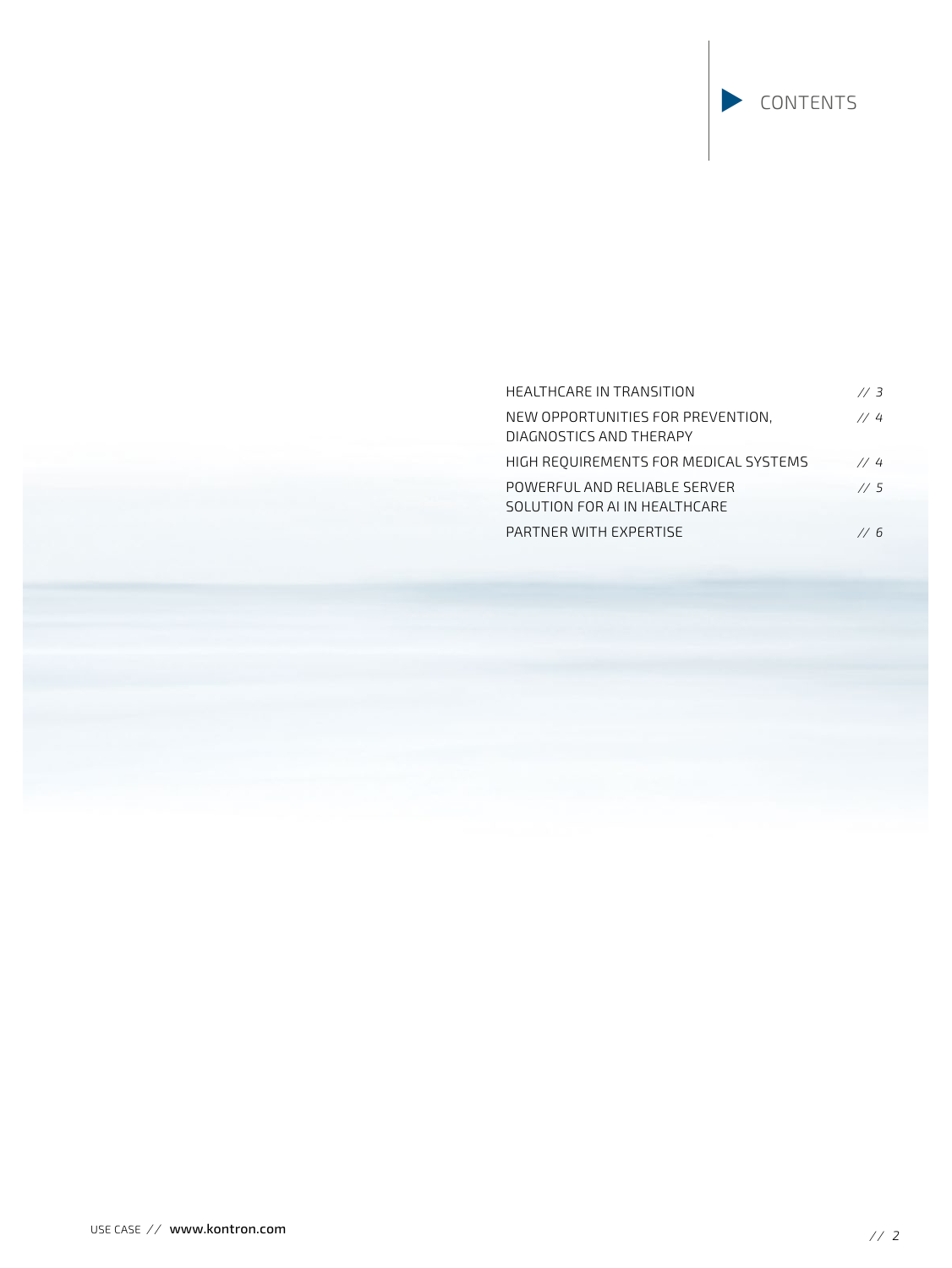# Kontron's powerful rackmount server KISS V3 4U SKX supports medical industry's growing AI applications requirements.



// AI makes the analysis of large amounts of data more efficient

The healthcare market is changing rapidly. Driven by the unprecedented connectivity and scalability of the Internet of Things (IoT), the possibilities are moving well beyond relatively straightforward data collection to enabling real-time, intelligent applications, adding practical value to patient care while also reducing costs. Mining and analysing big data far faster and more efficiently than before is bringing great advances, from timely diagnosis of diseases and treatment advice, to drug discovery.

Key to all of this is Artificial Intelligence (AI). Its potential in medicine is now considerable and already making an impact on traditional medical imaging techniques when it comes to data analysis and computer-aided diagnostics. It has the potential to touch almost everything, from tomography (MRT, CRT) systems to ultrasound and diagnostic devices, as well as mobile and ultra-mobile devices for use in diagnostics and care.

A major advantage compared to the human approach, the AI algorithms used in diagnostics can achieve results in a fraction of a second rather than hours or days, and shared very cost-effectively - anywhere in the world. Many areas of medicine including radiology, cardiology and orthopaedics can potentially benefit. In radiology, for example, x-ray images can be stored in ways that aid more precise and rapid diagnoses. With the help of AI, the error rate of diagnoses can also be significantly reduced, for example, in identifying skin and breast cancer.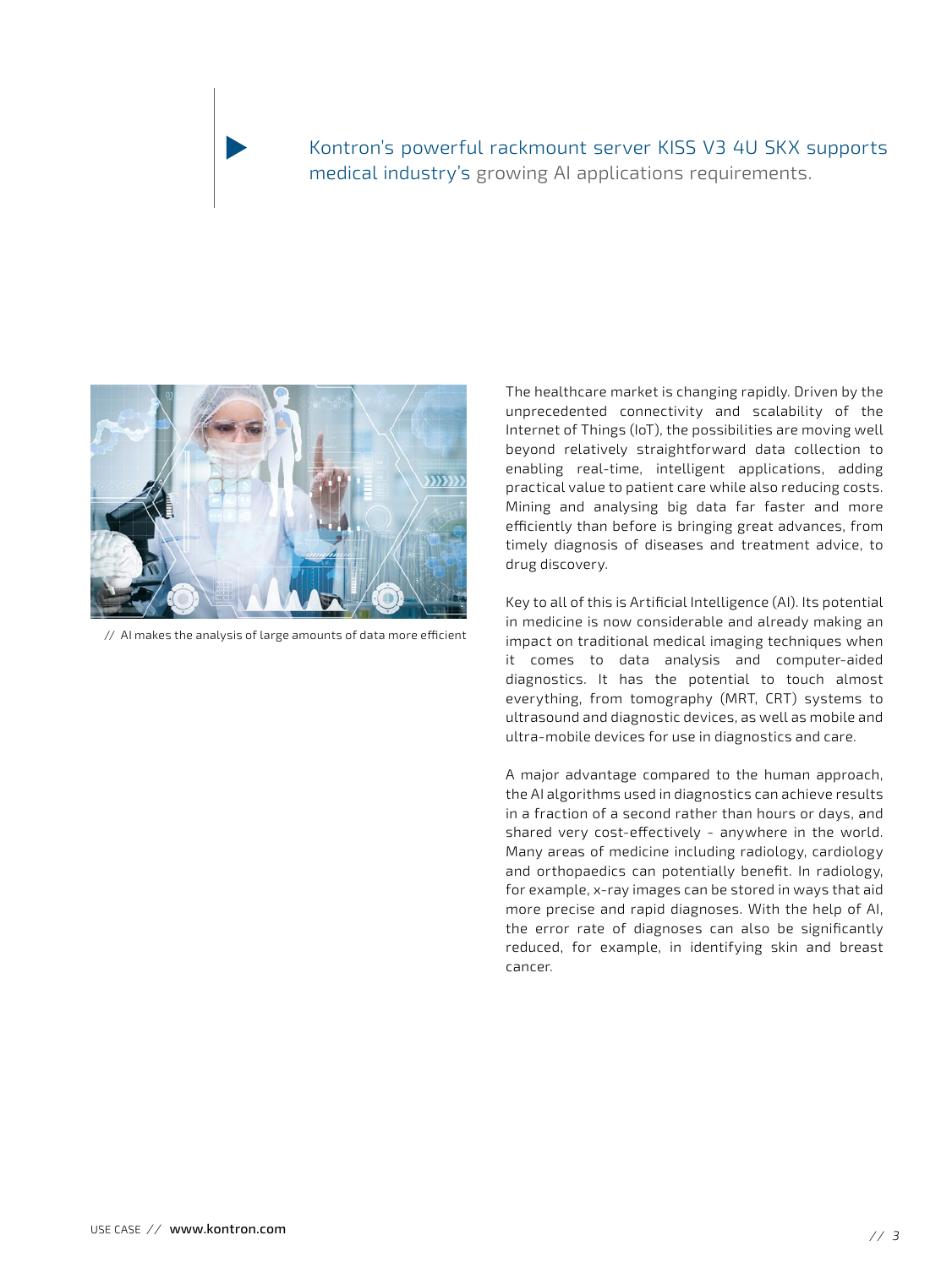#### NEW OPPORTUNITIES FOR PREVENTION, DIAGNOSTICS AND THERAPY

Currently, the most popular AI techniques applied are machine learning and deep learning which use neuronal networks to analyse data sets and learn from it to make specific predictions about patient healthcare concerning various medical conditions such as different types of cancer, kidney disease, cardio-vascular, and dementia. Deep learning, especially, has a kind of 'sixth sense' that can make predictions from discovery of data patterns that human's might overlook. What is known as Predictive Analytics & Therapy is therefore already on the rise thanks to the use of powerful, sophisticated and some cases, self-learning algorithms. However, it doesn't stop there. AI is in use also in healthcare infrastructure for capturing, analysing, storing and sharing data. Education and research is a further beneficiary.

But this is just the beginning. Increasingly sophisticated AI systems will involve the combination of multiple data sources including CT, MRI, genomics and proteomics, patient data - even handwritten files - to evaluate the presence of a disease and its treatment, even prevention. The more medical data becomes available for analysis and unification, the better AI will become at supporting medical professionals when undertaking complex analytical tasks.

It will also enable patients to receive medical advice via mobile applications at home. With the almost infinite numbers of variables involved, machine learning will deliver the powerful, high speed analytics necessary, presenting data and characteristics to show how well a patient is likely to respond using a particular type of treatment.

Also with regard to economic efficiency in the medical profession AI-enabled developments are welcome, not least due to increasing budget pressures, lack of time available, and ongoing skills shortages. Market forecasts appear to support this optimism: Frost & Sullivan expect the global market for AI applications in the healthcare sector to grow at 40 percent annually and by 2021 be worth around \$ 6.7 billion. PWC market research has shown potential AI-enabled cost savings within ten years, predicting billions of euros savings in areas such as child obesity through more efficient analysis of typical risk factors; dementia by earlier and more accurate warning signs; and breast cancer through faster, more accurate findings.

#### HIGH REQUIREMENTS FOR MEDICAL SYSTEMS

The overall requirements for planning and implementing medical systems are extensive and often arduous. There are significant challenges involved when considering the capital, personnel, and organizational issues. Further-

more, the need for real-time image processing of continuously growing mountains of data is creating significant design implications for developers.

#### Typical AI systems developer project requirements:

- Real-time parallel processing
- Powerful GPU graphics acceleration
- Easy server configuration and scalability
- Continuous 24/7 systems availability
- **Security**
- Server durability
- **Long term availability**
- Low server noise emission



It is perhaps not so surprising that the demands of AI software magnifies hardware systems requirements more than ever when it comes to available processing power, GPU performance and scalability. The medical sector also demands the highest security and reliability standards from computer systems, for compliance and certification purposes. In addition, long term availability to maximise return on investment, and low noise emissions bearing in mind the typical environments concerned. Robust hardware design is also an essential part of ensuring high performance and reliability for medical systems.

With scalability and real-time capability absolute prerequisites, the quest to deliver substantially more processing performance more cost-effectively is resulting in a new generation of powerful server platforms. These are typically equipped with the latest multicore CPUs for enabling the massive parallel processing performance required in medical imaging and AI-supported diagnostics.

Another important aspect is the parallelization on GPUs of AI-enabled medical systems. Here, the acceleration of deep learning algorithms on the industry-leading GPUs was an important milestone. Deep learning, for example, now benefits greatly from being ported to run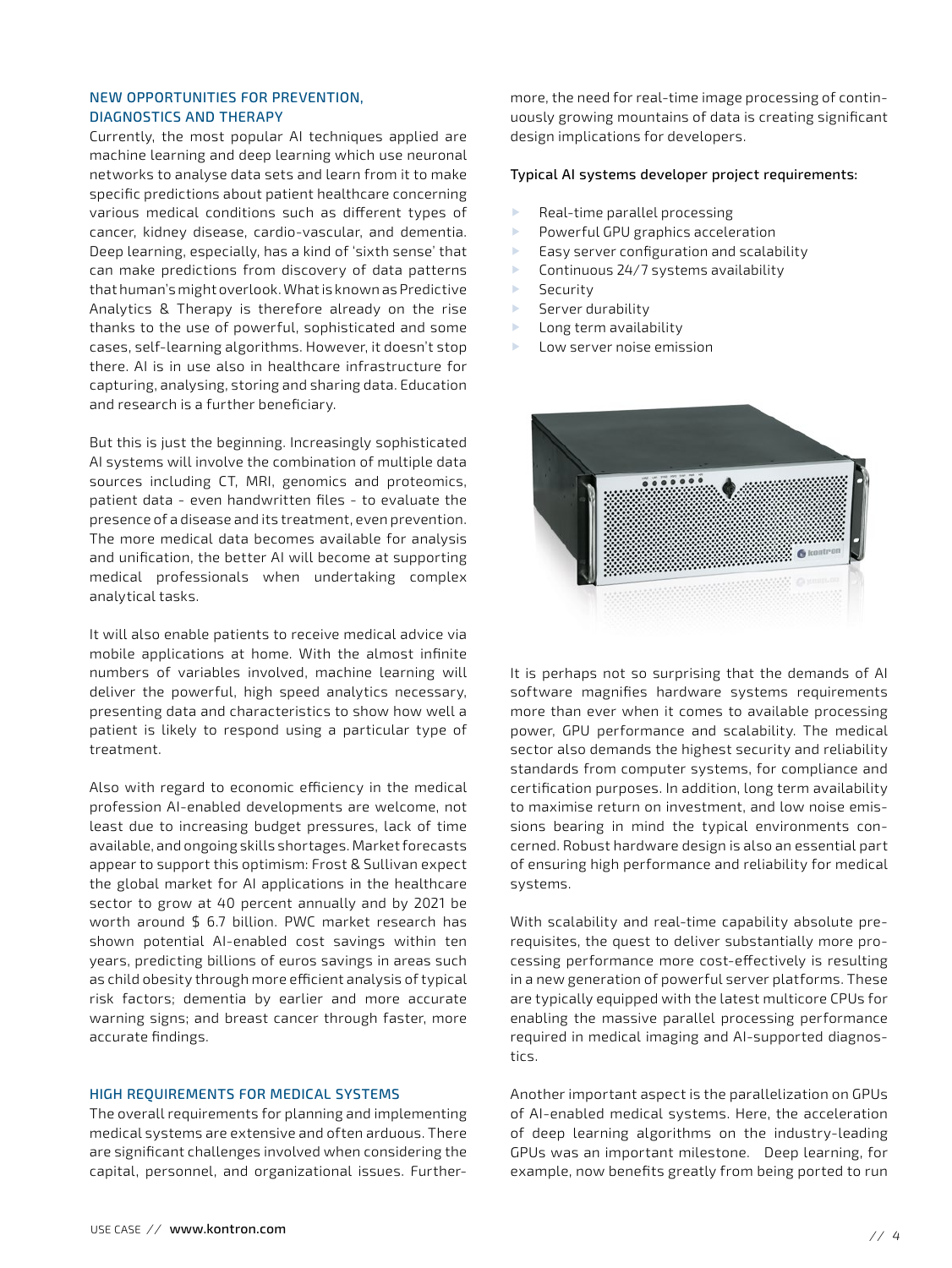on programmable graphics processing units (GPUs), e.g. by NVIDIA, reducing the neural network system learning time from weeks to a matter of hours. In turn, this has facilitated increasingly sophisticated neural networks with powerful image classification and speech recognition capabilities.

#### POWERFUL AND RELIABLE SERVER SOLUTION FOR AI IN HEALTHCARE

Responding to the compute challenges and massive potential of AI in healthcare, Kontron has recently introduced its most powerful KISS rackmount server KISS V3 4U SKX yet. It features Dual Intel® Xeon® SP series processors, allowing real-time compute-intensive processes for analysing large amounts of data. Up to three double width high-end GPU cards (e.g. NVIDIA® TESLA® V100, NVIDIA® T-4 GPU) ensure extremely high GPU performance, and for extended storage, up to eight 2.5" storage trays can be installed.

The robust high-performance KISS 4U V3 SKX rackmount server with its industrial grade design can also be used as a workstation (tower version) or desktop and is ideally suited for demanding medical applications. Like the company's other KISS server platforms, the powerful KISS 4U V3 SKX is based on industry standard components for enabling ease of configuration and ease of maintenance. The flexible, modular design also allows easy adaptation to customer-specific requirements.



The new server is particularly suitable for demanding applications such as high-end imageprocessing, AI and machine learning. Crucially, it can be used for 24/7 operation at consistently low noise levels (~ 35dBA), demonstrating its reliability and qualifying it for operation in noise-sensitive areas in close proximity to people, i.e. patients. Long term availability and high security are guaranteed. The consistent use of components with long-term availability (5+ years) ensures systems are well-suited to meet the medical industry's needs for longevity.

The KISS Rackmount Systems optionally support TPM V2.0 encryption for secure cloud connection as well as the Kontron APPROTECT security solution. The integrated security chip from Wibu-Systems in conjunction with a suitable software framework protects IP rights and provides copy and reverse engineering protection. Kontron APPROTECT Licensing also enables new business models such as "pay per use", demo versions for limited time periods, or activation/deactivation functions.

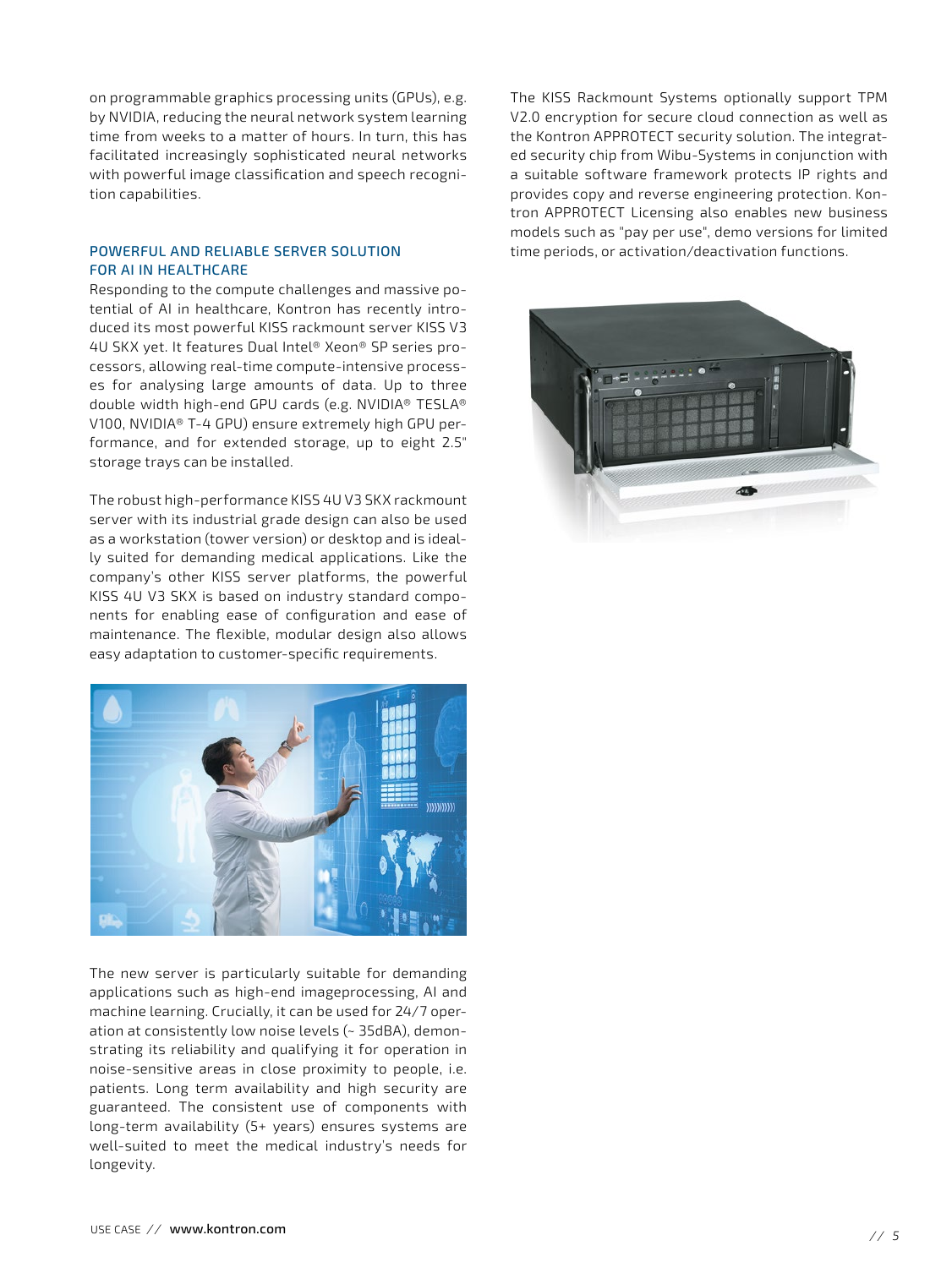#### PARTNER WITH EXPERTISE

Over the years, Kontron's rackmount server systems, PCs and embedded modules have proved popular choices among medical systems OEMs. As an experienced partner, Kontron offers application ready platforms and value added services for helping customers create sustainable and viable medical solutions. The company's products are found throughout the medical industry for enabling diagnostics, therapy, patient monitoring, home healthcare as well as clinical IT.



### AT A GLANCE

- $\blacktriangleright$  High computing power with Dual Intel® Xeon® SP processors for real-time analysis
- ▶ Installation of up to 3 double width high-end GPU cards for training algorithms or inference (e.g. NVIDIA® TESLA® V100, NVIDIA® T-4 GPU)
- Extended storage possibilities with up to 8 x 2.5" storage trays
- ▶ NVMe interface for connecting SSDs via PCIe
- ▶ Supports Intel® Rapid Technology enterprise Option RAID 0/1/10/5
- Remote Management by AST2500 BMC module
- Low noise design
- Modular system concept for simple and fast adaptation
- High security and reliability
- Long-term availability (5+ years)

ь [For more information about Kontron's KISS rackmount server solutions please visit Kontron:](https://www.kontron.com/products/systems/rack-mount-systems) **<https://www.kontron.com/products/systems/rack-mount-systems>**